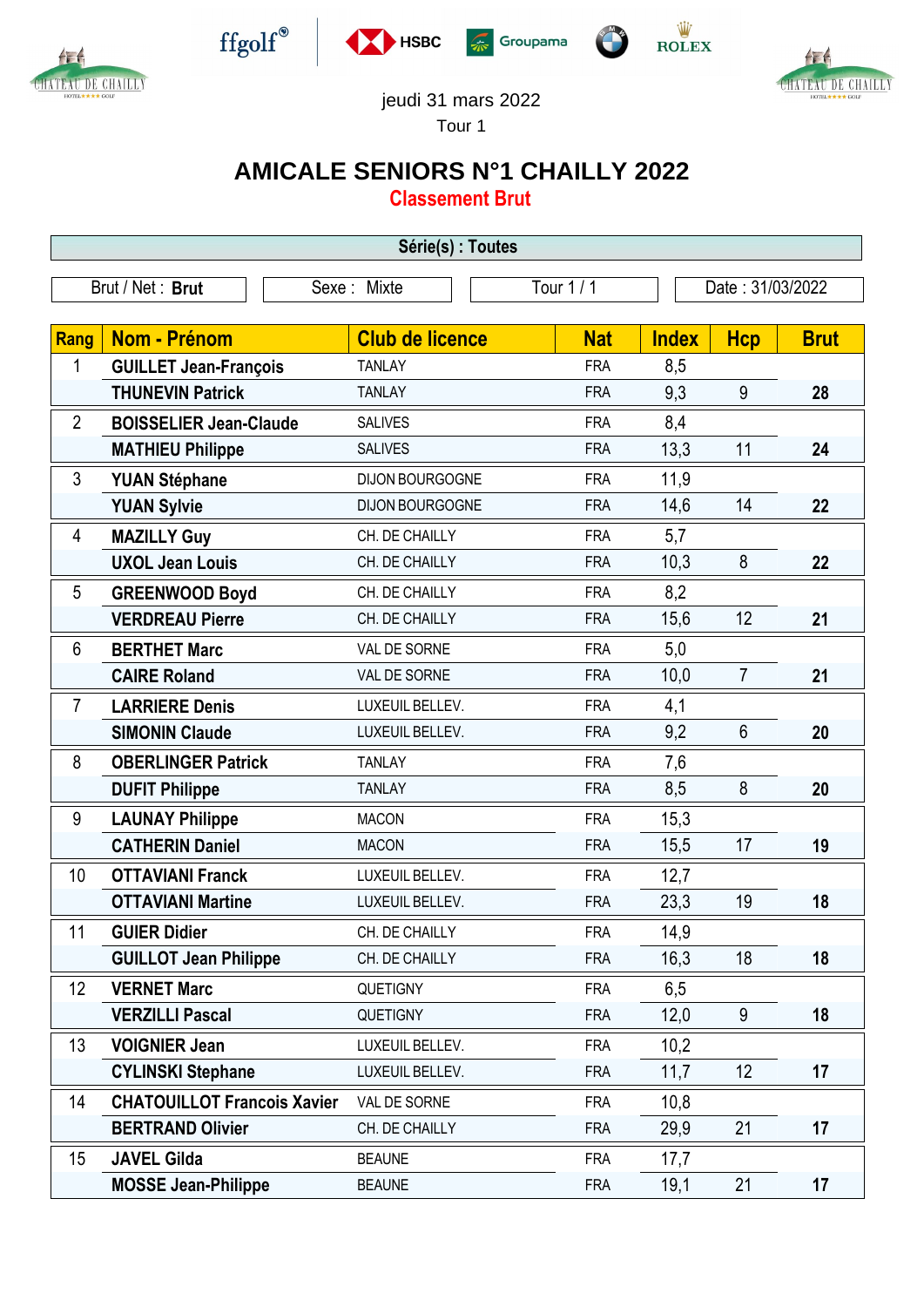| <b>Rang</b> | Nom - Prénom                  | <b>Club de licence</b> | <b>Nat</b> | <b>Index</b> | <b>Hcp</b> | <b>Brut</b> |
|-------------|-------------------------------|------------------------|------------|--------------|------------|-------------|
| 16          | <b>COLIN Dominique</b>        | LUXEUIL BELLEV.        | <b>FRA</b> | 10,4         |            |             |
|             | <b>LEMIERE Thierry</b>        | LUXEUIL BELLEV.        | <b>FRA</b> | 14,0         | 13         | 17          |
| 17          | <b>DUTOIT Joel</b>            | <b>VENAREY</b>         | <b>FRA</b> | 18,9         |            |             |
|             | <b>CHAUMIEN Jean-Luc</b>      | <b>VENAREY</b>         | <b>FRA</b> | 24,6         | 25         | 16          |
| 18          | <b>VANDEWALLE Christian</b>   | <b>BESANCON</b>        | <b>FRA</b> | 14,4         |            |             |
|             | <b>VANDEWALLE Marie Ange</b>  | <b>BESANCON</b>        | <b>FRA</b> | 16,2         | 17         | 15          |
| 19          | <b>SCATAMACCHIA Brigitte</b>  | <b>BEAUNE</b>          | <b>FRA</b> | 19,4         |            |             |
|             | <b>CHEVRIER Nelly</b>         | <b>BEAUNE</b>          | <b>FRA</b> | 21,6         | 23         | 14          |
| 20          | <b>JAILLETTE Jean Jacques</b> | <b>AUTUN</b>           | <b>FRA</b> | 16,6         |            |             |
|             | <b>GNAEDINGER Mario</b>       | <b>AUTUN</b>           | <b>FRA</b> | 20,5         | 21         | 14          |
| 21          | <b>COQUET Jean Paul</b>       | <b>AUTUN</b>           | <b>FRA</b> | 12,0         |            |             |
|             | <b>LACOMBE Thierry</b>        | <b>AUTUN</b>           | <b>FRA</b> | 18,4         | 16         | 14          |
| 22          | <b>CONSCIENCE Philippe</b>    | <b>BESANCON</b>        | <b>FRA</b> | 14,9         |            |             |
|             | <b>INCARDONA Giuseppe</b>     | <b>BESANCON</b>        | <b>FRA</b> | 22,5         | 21         | 14          |
| 23          | <b>DENOIX Dominique</b>       | LUXEUIL BELLEV.        | <b>FRA</b> | 10,0         |            |             |
|             | <b>CYLINSKI Edith</b>         | LUXEUIL BELLEV.        | <b>FRA</b> | 13,2         | 12         | 13          |
| 24          | <b>VAGEON Alain</b>           | <b>MACON</b>           | <b>FRA</b> | 18,1         |            |             |
|             | <b>GATEAU Jean Louis</b>      | <b>MACON</b>           | <b>FRA</b> | 36,5         | 30         | 13          |
| 25          | <b>MATHIEU Odile</b>          | <b>AUTUN</b>           | <b>FRA</b> | 18,5         |            |             |
|             | <b>LANGLOIS Denis</b>         | <b>AUTUN</b>           | <b>FRA</b> | 18,8         | 21         | 13          |
| 26          | <b>SACKEPEY Gilles</b>        | <b>TANLAY</b>          | <b>FRA</b> | 23,7         |            |             |
|             | <b>GUILLEMAN Claude</b>       | <b>TANLAY</b>          | <b>FRA</b> | 35,2         | 33         | 13          |
| 27          | <b>MARSEILLE Olivier</b>      | <b>BESANCON</b>        | <b>FRA</b> | 13,6         |            |             |
|             | <b>THOMAS Jean Marie</b>      | <b>BESANCON</b>        | <b>FRA</b> | 16,6         | 17         | 13          |
| 28          | <b>BACQUAERT Christophe</b>   | CH. DE CHAILLY         | <b>FRA</b> | 9,6          |            |             |
|             | <b>CHAVEL Christian</b>       | CH. DE CHAILLY         | <b>FRA</b> | 11,1         | 11         | 13          |
| 29          | <b>BOUYSSOU Hélène</b>        | CHALON/SAONE           | <b>FRA</b> | 15,1         |            |             |
|             | <b>CHOUREAU Christophe</b>    | CHALON/SAONE           | <b>FRA</b> | 17,9         | 18         | 12          |
| 30          | <b>CHOPARD Claude</b>         | CHASSAGNE              | <b>FRA</b> | 17,6         |            |             |
|             | <b>GINCOURT Daniel</b>        | CHASSAGNE              | <b>FRA</b> | 18,1         | 20         | 12          |
| 31          | <b>GUILLAUME Gilles</b>       | <b>BEAUNE</b>          | <b>FRA</b> | 22,3         |            |             |
|             | <b>TOUSSAINT Patrick</b>      | <b>BEAUNE</b>          | <b>FRA</b> | 30,3         | 30         | 12          |
| 32          | <b>PIFFAUT Martine</b>        | <b>BESANCON</b>        | <b>FRA</b> | 17,1         |            |             |
|             | <b>PIFFAUT Francois</b>       | <b>BESANCON</b>        | <b>FRA</b> | 22,3         | 22         | 11          |
| 33          | <b>GOUSSARD Guy</b>           | <b>AUTUN</b>           | <b>FRA</b> | 15,2         |            |             |
|             | <b>MATHIEU Patrice</b>        | <b>AUTUN</b>           | <b>FRA</b> | 16,6         | 18         | 11          |
| 34          | <b>DEFAUT Philippe</b>        | <b>QUETIGNY</b>        | <b>FRA</b> | 19,0         |            |             |
|             | <b>IGOLEN Dominique</b>       | QUETIGNY               | <b>FRA</b> | 24,0         | 24         | 11          |
| 35          | <b>POLLET Pascal</b>          | CH. DE CHAILLY         | <b>FRA</b> | 10,7         |            |             |
|             | <b>MACHET Jean-Paul</b>       | QUETIGNY               | <b>FRA</b> | 12,6         | 13         | 11          |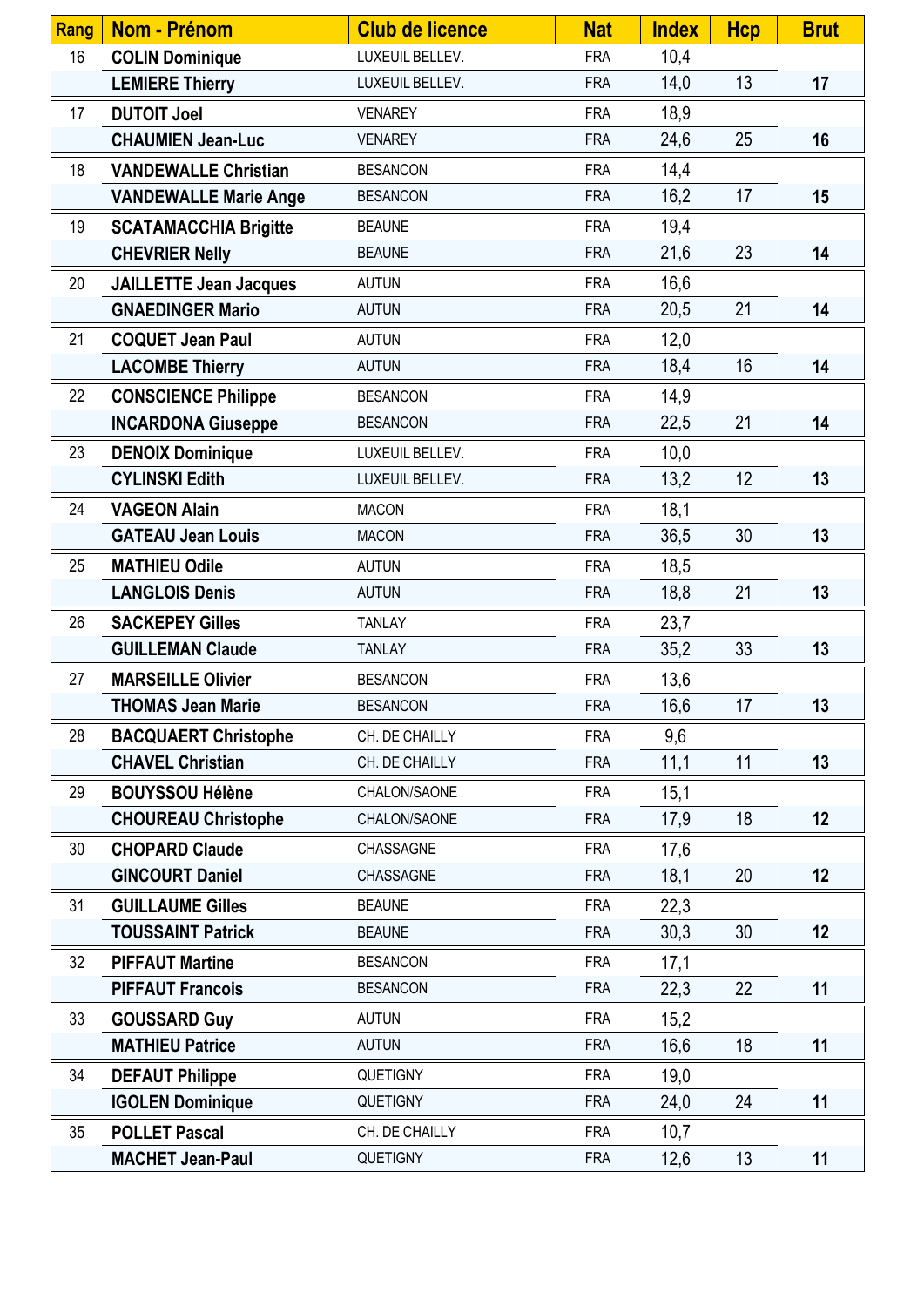| Rang | Nom - Prénom                    | <b>Club de licence</b> | <b>Nat</b> | <b>Index</b> | <b>Hcp</b> | <b>Brut</b>      |
|------|---------------------------------|------------------------|------------|--------------|------------|------------------|
| 36   | <b>VAGEON Laurence</b>          | <b>MACON</b>           | <b>FRA</b> | 19,5         |            |                  |
|      | <b>GATEAU Martine</b>           | <b>MACON</b>           | <b>FRA</b> | 20,4         | 22         | 10               |
| 37   | <b>GAUTIER Frédéric</b>         | PRE LAMY               | <b>FRA</b> | 19,5         |            |                  |
|      | <b>DESCHAMPS Dominique</b>      | PRE LAMY               | <b>FRA</b> | 25,5         | 25         | 9                |
| 38   | <b>PRASSE Thierry</b>           | COMMANDERIE            | <b>FRA</b> | 17,4         |            |                  |
|      | <b>PONT Christian</b>           | <b>MACON</b>           | <b>FRA</b> | 24,9         | 24         | 9                |
| 39   | <b>LABEAU Alphonse</b>          | <b>QUETIGNY</b>        | <b>FRA</b> | 23,2         |            |                  |
|      | <b>LAGRANGE Patrick</b>         | QUETIGNY               | <b>FRA</b> | 30,3         | 31         | 9                |
| 40   | <b>DOURY Jean-Paul</b>          | CHALON/SAONE           | <b>FRA</b> | 23,7         |            |                  |
|      | <b>CRECHET Bernard</b>          | CHALON/SAONE           | <b>FRA</b> | 24,6         | 28         | 9                |
| 41   | <b>CHOMARD Dominique</b>        | CH. DE CHAILLY         | <b>FRA</b> | 28,1         |            |                  |
|      | <b>CHOMARD Martine</b>          | CH. DE CHAILLY         | <b>FRA</b> | 28,7         | 33         | 8                |
| 42   | <b>SAINMONT Charles</b>         | VAL DE SORNE           | <b>FRA</b> | 20,4         |            |                  |
|      | <b>BERTHIER Christine</b>       | VAL DE SORNE           | <b>FRA</b> | 22,9         | 24         | 8                |
| 43   | <b>BRAZ Jean-Claude</b>         | <b>VENAREY</b>         | <b>FRA</b> | 22,1         |            |                  |
|      | <b>BRAZ Lysiane</b>             | <b>VENAREY</b>         | <b>FRA</b> | 29,1         | 29         | 8                |
| 44   | <b>RAVET Bernard</b>            | DIJON BOURGOGNE        | <b>FRA</b> | 17,2         |            |                  |
|      | <b>RAVET Colette</b>            | DIJON BOURGOGNE        | <b>FRA</b> | 26,7         | 24         | 8                |
| 45   | <b>BROCARD Jean Marc</b>        | CH. DE CHAILLY         | <b>FRA</b> | 21,4         |            |                  |
|      | <b>BROCARD Claudine</b>         | CH. DE CHAILLY         | <b>FRA</b> | 21,6         | 25         | $\overline{7}$   |
| 46   | <b>MERCUZOT Michel</b>          | PRE LAMY               | <b>FRA</b> | 18,4         |            |                  |
|      | <b>WILLIAMS John</b>            | PRE LAMY               | <b>FRA</b> | 31,1         | 27         | $6\phantom{1}$   |
| 47   | <b>THOMAS Francis</b>           | LUXEUIL BELLEV.        | <b>FRA</b> | 16,7         |            |                  |
|      | <b>DELGERY Hervé</b>            | LUXEUIL BELLEV.        | <b>FRA</b> | 29,3         | 25         | 5                |
| 48   | <b>VOIZENET Jacky</b>           | PRE LAMY               | <b>FRA</b> | 26,4         |            |                  |
|      | <b>DESCLOIX Christian</b>       | PRE LAMY               | <b>FRA</b> | 29,5         | 33         | $5\phantom{.0}$  |
| 49   | <b>GAROSI Olivier</b>           | <b>VAL D'AMOUR</b>     | <b>FRA</b> | 42           |            |                  |
|      | <b>CARDES Patrick</b>           | <b>VAL D'AMOUR</b>     | <b>FRA</b> | 50           | 43         | $5\phantom{.0}$  |
| 50   | <b>MAHU-ANDRE Aude</b>          | <b>BEAUNE</b>          | <b>FRA</b> | 27,6         |            |                  |
|      | <b>GUINOT Daniel</b>            | <b>BEAUNE</b>          | <b>FRA</b> | 28,2         | 32         | $\mathbf{3}$     |
| 51   | <b>MAITROT Jean-Paul</b>        | <b>TANLAY</b>          | <b>FRA</b> | 22,3         |            |                  |
|      | <b>LACOMBE Manuelle</b>         | <b>TANLAY</b>          | <b>FRA</b> | 41           | 32         | $\mathbf{3}$     |
| 52   | <b>CHALUMEAU Christian</b>      | <b>VENAREY</b>         | <b>FRA</b> | 24,5         |            |                  |
|      | <b>PITOIS Gerard</b>            | <b>VENAREY</b>         | <b>FRA</b> | 26,8         | 30         | $\mathbf{3}$     |
| 53   | <b>MANACH Eric</b>              | <b>TANLAY</b>          | <b>FRA</b> | 34,4         |            |                  |
|      | <b>FUCHS Christian</b>          | <b>TANLAY</b>          | <b>FRA</b> | 36,4         | 42         | $\boldsymbol{2}$ |
| 54   | <b>GUDIN DU PAVILLON Monica</b> | CH. DE CHAILLY         | <b>FRA</b> | 31,3         |            |                  |
|      | <b>LACHAUX Didier</b>           | CH. DE CHAILLY         | <b>FRA</b> | 38           | 39         | $\mathbf{2}$     |
| 55   | <b>TESSEDE Daniele</b>          | <b>AUTUN</b>           | <b>FRA</b> | 33,2         |            |                  |
|      | <b>GOUSSARD Maryse</b>          | <b>AUTUN</b>           | <b>FRA</b> | 36,8         | 39         | $\overline{2}$   |